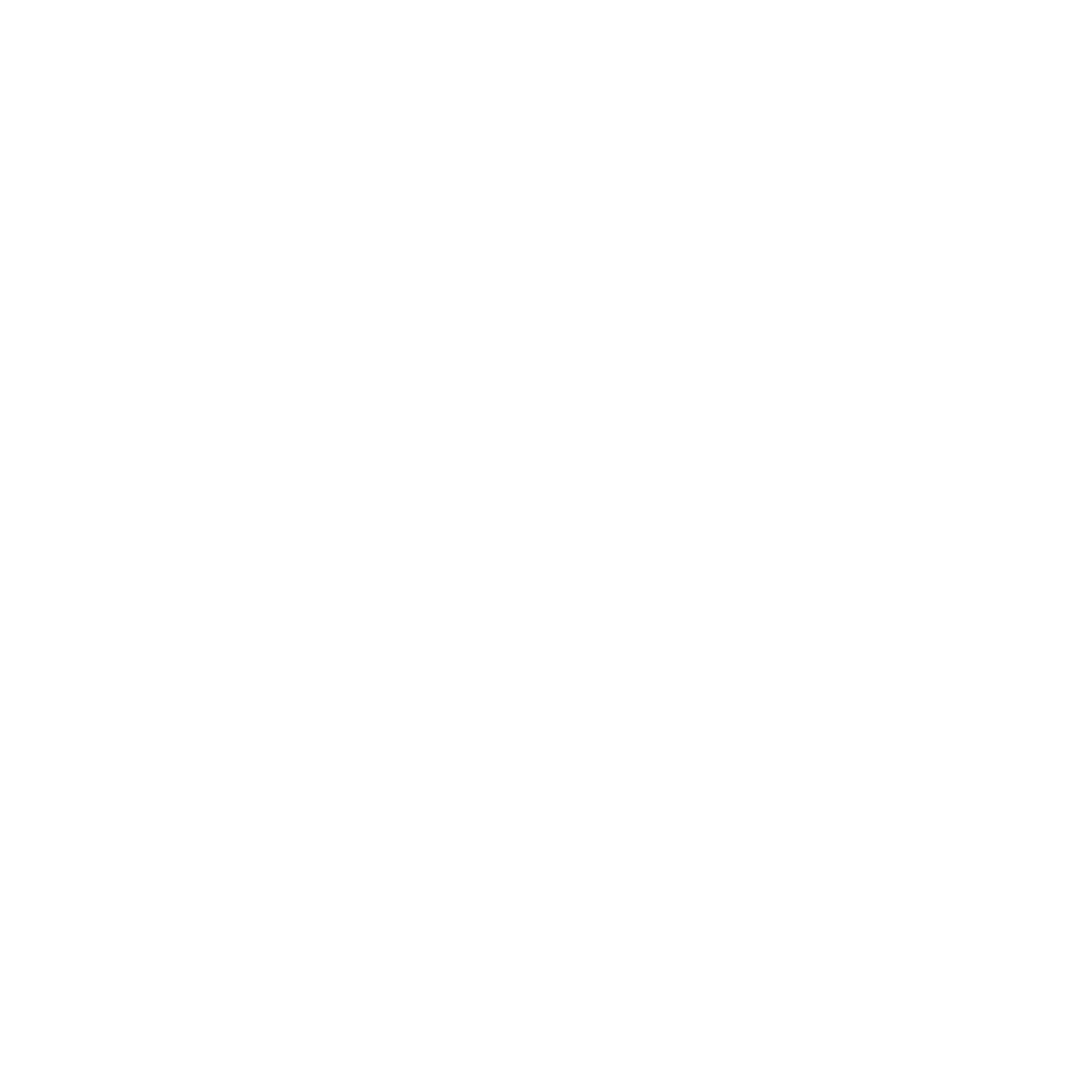# **NA'ASEH: Ritual in Practice**

A thesis presented in partial fulfillment of the requirements for the degree Masters of Fine Arts in Printmaking in the Department of Printmaking of the Rhode Island School of Design, Providence, Rhode Island.

by

Anna Hendrick Karpatkin Benjamin 2017

Approved by Master's Examination Committee:

\_\_\_\_\_\_\_\_\_\_\_\_\_\_\_\_\_\_\_\_\_\_\_\_\_\_\_\_\_\_\_\_\_\_\_\_\_\_\_\_\_\_\_\_\_\_\_\_\_\_\_ Andrew Raftery, Professor, Graduate Program Director, Department of Printmaking, Thesis Advisor

\_\_\_\_\_\_\_\_\_\_\_\_\_\_\_\_\_\_\_\_\_\_\_\_\_\_\_\_\_\_\_\_\_\_\_\_\_\_\_\_\_\_\_\_\_\_\_\_\_\_\_ Mike Fink, Professor, Department of Literary Arts & Sciences, Thesis Advisor

\_\_\_\_\_\_\_\_\_\_\_\_\_\_\_\_\_\_\_\_\_\_\_\_\_\_\_\_\_\_\_\_\_\_\_\_\_\_\_\_\_\_\_\_\_\_\_\_\_\_\_

Leah Wolff, Thesis Advisor

**Abstract**

This body of work is an exploration of Jewish identity through pattern and ritual. Pattern is used as a tool to question and reinterpret these actions. Drawings, prints and papercuts are created through repetitive and evolutionary actions performed over time.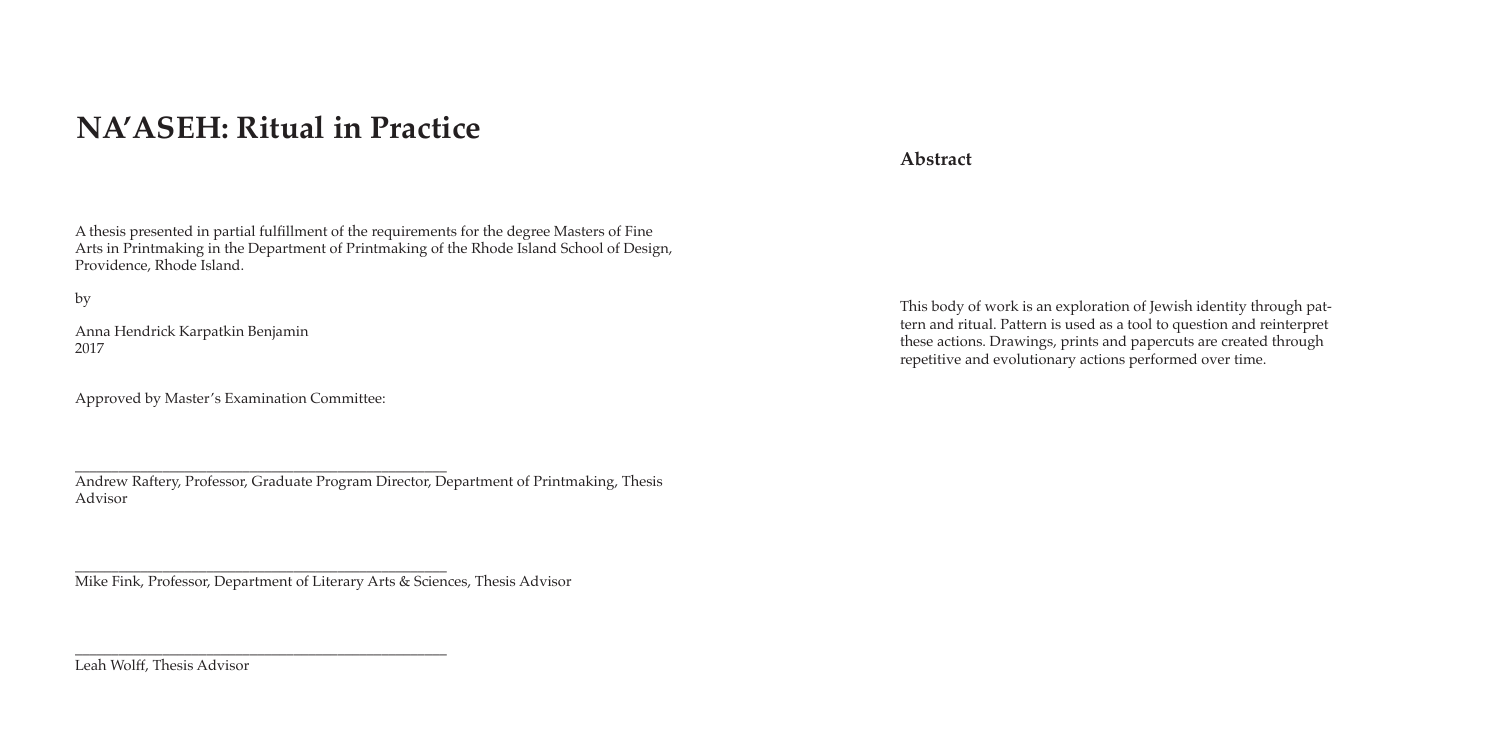## **NA'ASEH Ritual in Practice**

Anna Hendrick Karpatkin Benjamin

### **Table of Contents**

Sanctuary Challah Pattern Grid **Difference** Intaglio Screenprinting Action / *Na'aseh* Doorway / *Mezuzah* Practice Bibliography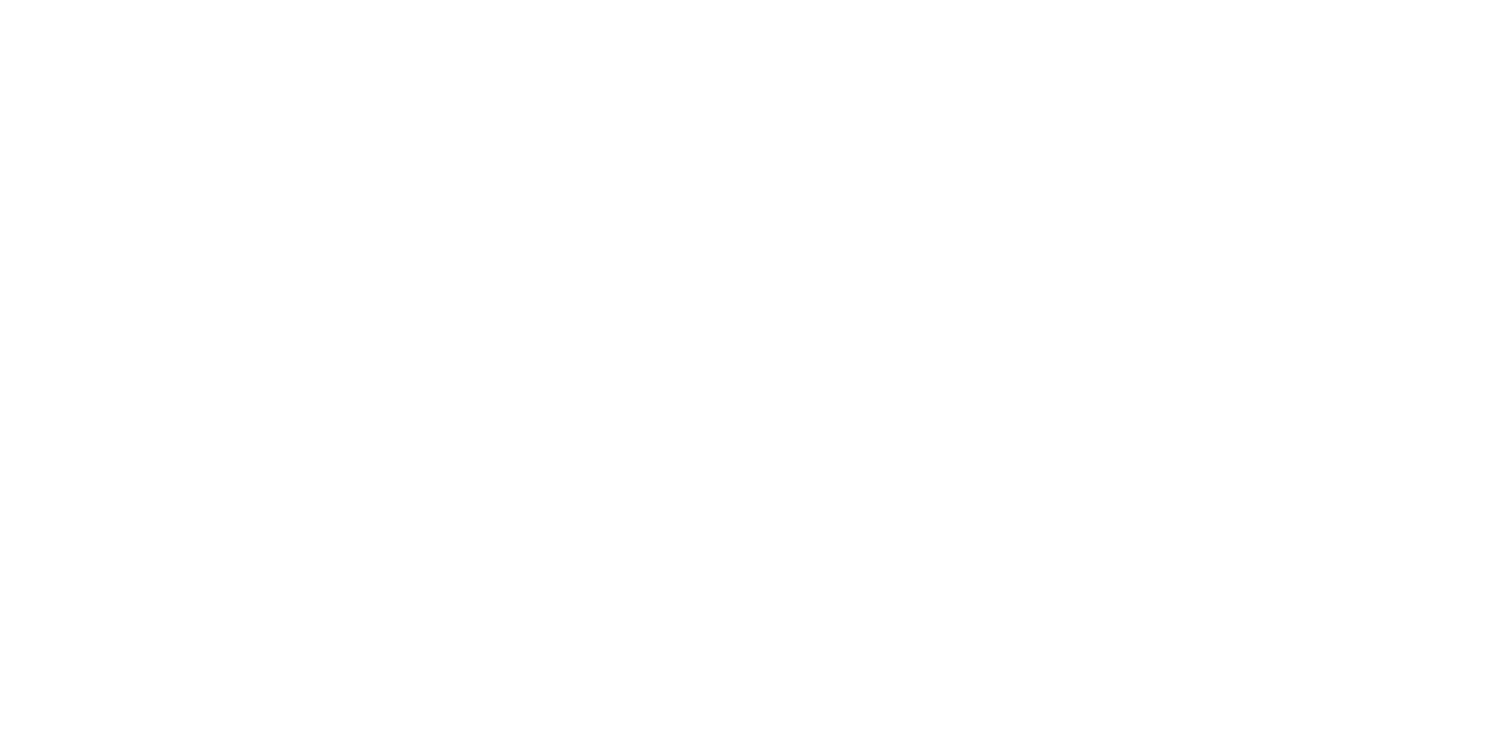# **SANCTUARY**

As a young girl, I was often restless while sitting in synagogue during services. I would sing the songs, stand up and sit down with the rest of the congregation, but most of the time I looked for something to do. I would often play with the *tzitzit* hanging from my father's *tallit*. Sometimes I would look through the prayer book for the Hebrew words I knew, testing my knowledge. But most of the time I ended up trying to solve the pattern in the sanctuary.

In our sanctuary, there is a *bimah* where the rabbi and cantor stand to lead us, where the Torah lives in its ark, and where congregants are invited up to perform rituals. Looming high above all this is a white patterned screen, behind which the music would play. The screen is made up of several columns, each filled with a repeating pattern. There are horizontal lines and lines that go diagonally in both directions. Where these lines meet, they make shapes between them: hexagons and triangles; *Magen* David, the Star of David.

Each week, going to that service in that sanctuary, I got lost in that pattern. I wanted to understand it. To draw it. To recreate it. To continue it. The lines were just lines. But when they met each other, they made new shapes. And when those shapes fit together, they made the recognizable symbol of the six pointed Jewish star.

*Tzitzit*, or ציצית, are the fringe at the ends of a *tallit.* The fringe is made up of ritualistically tied knots. I would play with these endlessly, braiding and unbraiding and twisting them.

*Tallit*, or טלית, is the prayer shawl worn while praying, usually presented to the wearer during their *Bar Mitzvah* service. My father's *tallit* is a traditional style, blue and a creamy white.

*Bimah*, or בימה, is the platform at the front of the sanctuary and where the ark holds the Torah. The *bimah* at our synagogue has steps along all sides, inviting and connecting the raised area of the sanctuary with the congregation below.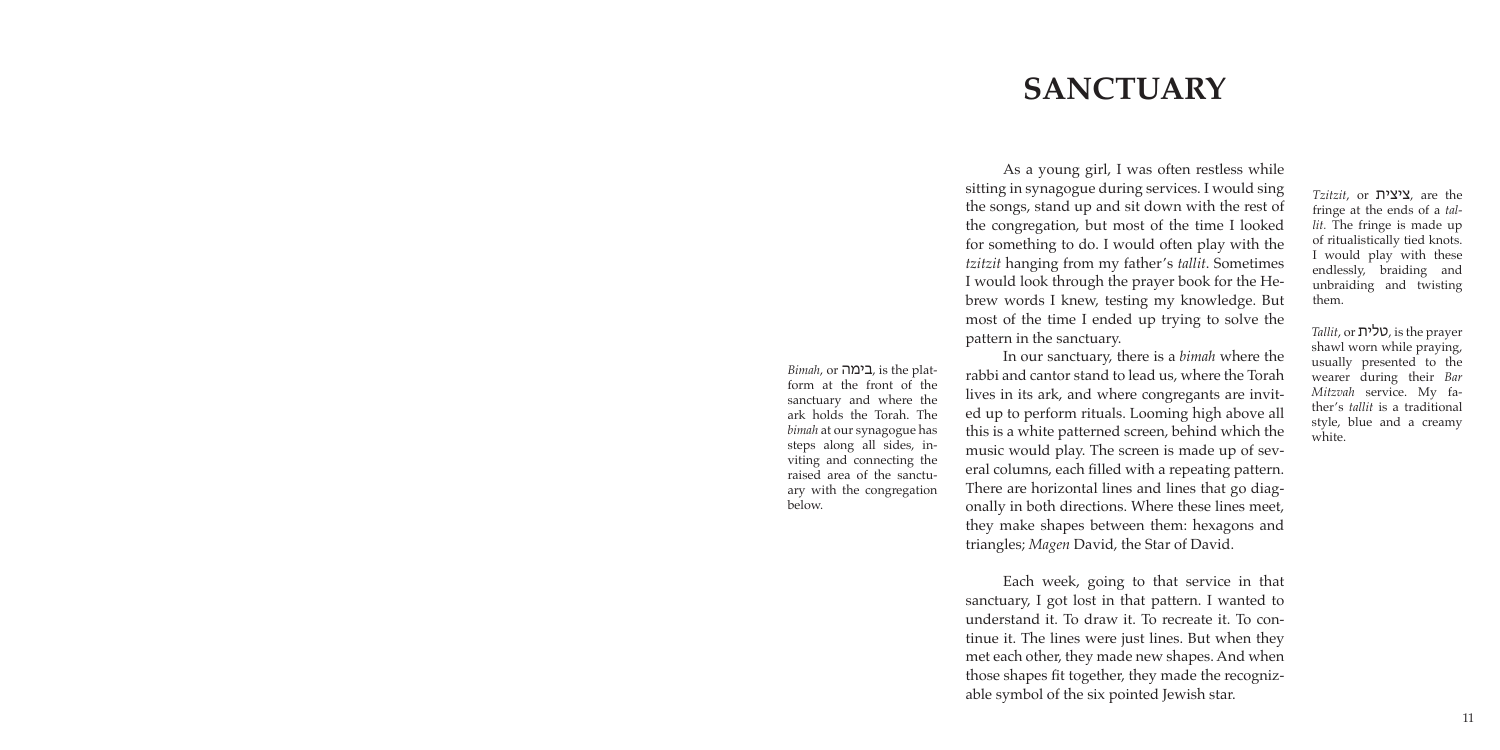## **CHALLAH**

Every week on *Shabbat*, Jews all over the world repeat certain rituals. One of these is making, blessing, and eating *challah* bread. For this weekly celebration, it is usually braided with three or more strands together into one loaf. The braided unit is the result of these different entities coming together. On *Rosh Hashanah*, this *challah* is formed into a circle. This symbolizes the cycle of life, and the continuity of the years as they repeat.

While this ritual is performed all over the world at the same time, each of us performs it differently. In some families, someone may braid and bake the *challah* for the holiday. Growing up, my family did not make this bread at home, instead buying it from a local bakery. Now as an adult, I have sought out this ritual, adopting it and practicing it regularly. I want to perform this action and learn from it. On *Rosh Hashanah*, I weave a knot out from the center to create the circle.

This woven knot is my pattern unit.

The special new year *challah* can be made in many different ways. It may be braided straight and joined to make a circle. It may be spiraled into a circle. Or it may be woven from the center out, creating a circle. The *Rosh Hashanah challah*  may be made sweet, too, baked with raisins or honey, to symbolize the beginning of a sweet new year.

*Rosh Hashanah*, or ראש השנה, is the Jewish New Year. *Rosh* means head, *Ha* means the, and *shanah* means year. But *shanah* can also mean repetition and change.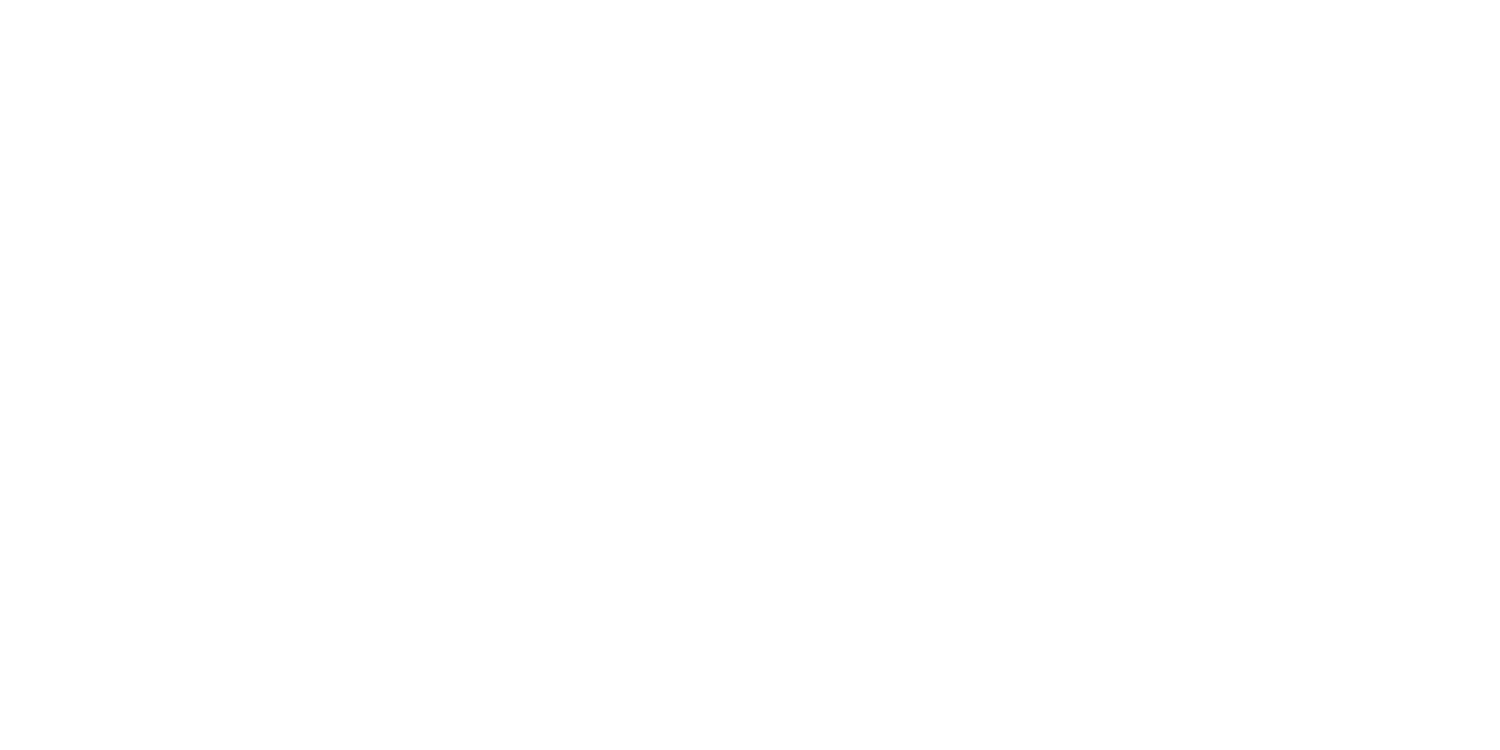My pattern begins with a single unit: the **PATTERN** woven knot of the *challah*. This unit repeats again and again to form a pattern. As I draw this unit over and over I learn it and I understand it. Through this repetition I come to truly know the knot. My hand goes through every line that creates it. It learns how each line intersects to create shape and how each shape fits with another.

My hand then finds its own way. As it repeats the unit, it may favor certain lines of the knot over others. It may choose to repeat some lines, but not all. My hand is aware of one shape and wants to understand it. So it repeats it, over and over again. My hand notices another shape, another line, a new pattern. That pattern is no longer the woven knot of the *challah*, it transforms into something new.

My hand continues the pattern, varying as it draws. One patterned area fades away into nothing. Void. Just the grid. Other areas end up back at the original pattern unit of the *challah*. The pattern evolves, transitions, changes. But it all comes from that one original unit. While the pattern ebbs and flows, it rediscovers itself. And that one original unit can be found throughout. It persists. It repeats. It returns.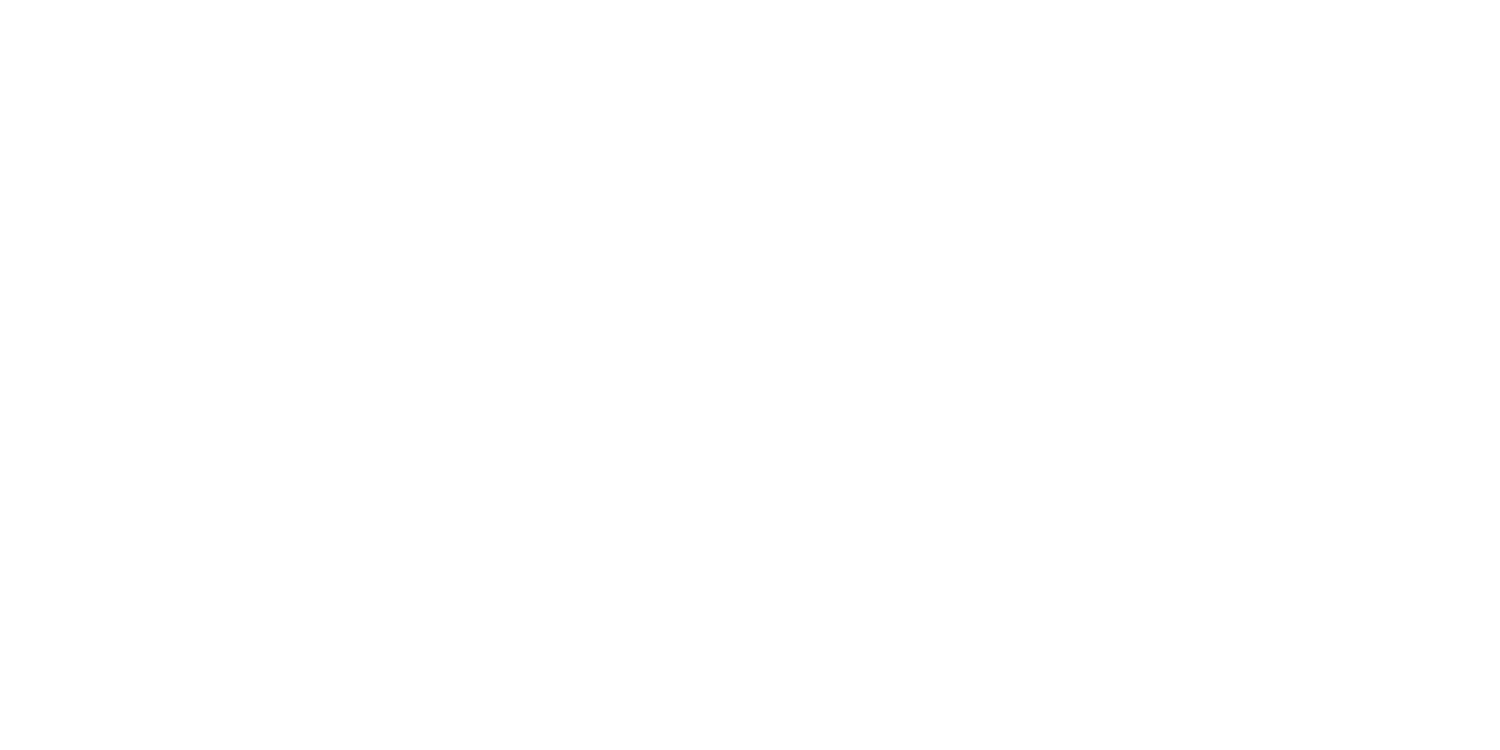# **GRID**

Whenever I begin a work, I start with a grid. If I am not working on graph paper, I draw out the grid. The grid is simple. Repeating horizontal lines, crossed perpendicularly with repeating vertical lines. Though they may end at the edges of the paper, I know how they will continue. No matter where the lines go, they always make the grid. They continue to intersect, making perfect squares in every direction. The grid is continuous, even though I may not see it continue. I know how it will extend. I understand the grid.

I always begin with the grid. It is my ground. It is my center. The grid holds so much truth and fact. This grid will be the same no matter where it is, or what substrate it is on. The lines will always be straight. The squares will always be continuous. I know the grid.

And with this understanding and knowledge of the grid, I am free to break away. The grid is consistent, so I don't have to be. This certainty in the grid frees me to experiment. No matter what decisions my hand may make, I can always come back to the grid. It will always be there, persisting through time. I feel free to evolve and transition, while the grid keeps me grounded. I have faith in the grid..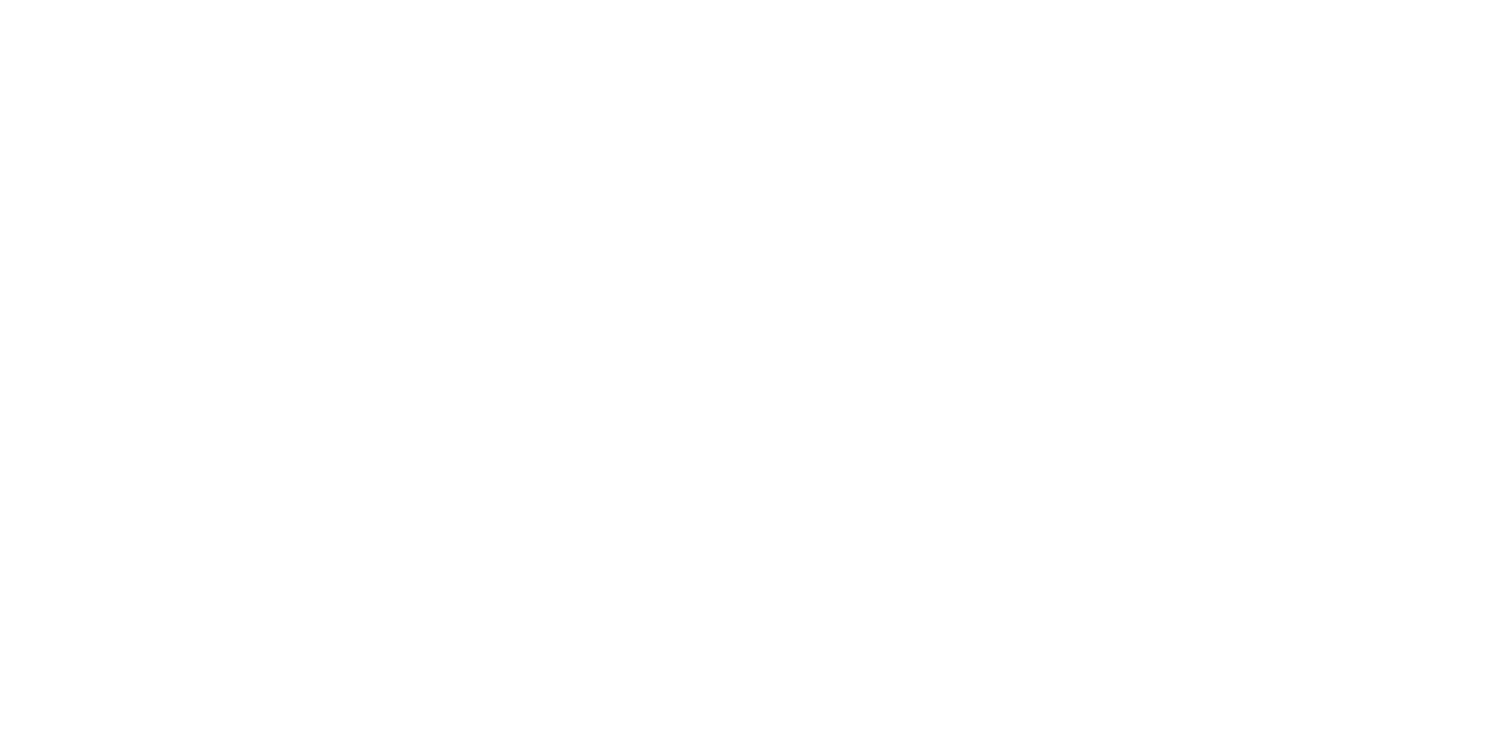My grandmother and I travel a lot together. We've been to Morocco and Spain and France and Germany. Wherever we go, she always wants to find the local historic synagogue. She wants to find the Jewish community. In Berlin, we went to a *Shabbat* service at a local synagogue. The sanctuary was beautifully ornate. So different from the one I grew up with, it was ornate in a completely different way. And they sat differently. The women on one side and the men on the other. We arrived a little late, joining the women. Another woman who walked in with us pointed out the prayer books, and what page to be on. Following the service was a challenge. Neither of us understands German. But the Hebrew I could follow. I knew the songs. I knew the prayers. All the way across oceans and countries, here we were in this different synagogue, where we were able to follow along. While our patterns differ, we had that common grid.

After the service, we went up to the rabbi to introduce ourselves. We both felt a little out of place and uncomfortable, but then my grandmother grabbed my arm and walked right up to him. She stood up straight and, beaming, declared: "This is my granddaughter, she was *Bat Mitzvah*'d at Stephen Wise Free Synagogue in New York City." My secular grandmother, who never goes to synagogue, but insisted on attending when we went to a foreign city, was so filled with pride that I had become *Bat Mitzvah,* a child of the commandment. Even though our patterns on Judaism varied from one another, she wanted to make that connection with the Rabbi, to point out how our patterns aligned.

would never say the blessings. She would occasionally light the candles if we came over for dinner, but the blessings were never her thing. She was always reluctant to come to services with us, only attending for major celebrations like our *B'nai Mitzvah*. She is Jewish, but not that kind of Jewish.

*B'nai Mitzvah* (plural), or מצוה בני, is is the Jewish coming of age ritual, usually performed when someone is 12 or 13 years old. My brother and sister and I all performed this action, of reading the Torah and leading our congregation in prayer. My father had one, too, but not my mother. *Bat Mitzvah,* מצוה בת, is the feminine singular, and *Bar Mitzvah*, בר מצוה, is the masculine singular, and literally means child of the commandment.

### **DIFFERENCE**

Being Jewish for me has never really had anything to do with my beliefs. It has always been about the rituals and traditions. It is about my family. My people. My culture. Judaism has a basis, like the grid, and being Jewish is about interpretations and actions, like the pattern.

My father was raised in a conservative Jewish family in England, while my mother was raised in a secular Jewish family in New York City. My father learned Hebrew through the prayers, while my mother learned Yiddish through song and conversation. They raised us in a reform Jewish household. We went to synagogue most Fridays for *Shabbat*, and weekly for Hebrew School. We also always made *Shabbat* at home. We lit the candles. We drank the wine. We ate the *challah*. And we said the blessings over each action. We did things a certain way in our home. But that wasn't the same in every Jewish home.

When we would visit other Jewish families in other parts of New York, other parts of the US, or other parts of the world, *Shabbat* was always a little bit different. It was a little uncomfortable to be doing something so inherently Jewish and a part of who I am, but so differently than what I grew up with. It was so different, but so familiar. Some families would sing different tunes. Some families didn't put salt on their *challah* (we always did). Some families broke their bread differently. They might cut slices and pass it around on a plate. My father would always cut a large end off the *challah*, and then use his hands to tear it into smaller chunks, sprinkling these with salt before throwing them across the table to us. We all have this common grid, but our interpretations and patterns differ.

Growing up with rituals that identified my Judaism, it was always startling to experience how differently other Jews observe their Judaism. My maternal grandmother, who lives in New York,

My father's mother, my Grandma Bobbie, converted to Judaism before marrying my Grandpa Alec. She raised her family to be Jewish, but even so, some may not consider her Jewish because she was not converted by an orthodox Rabbi. Some may not even consider my father Jewish because his mother was not born Jewish.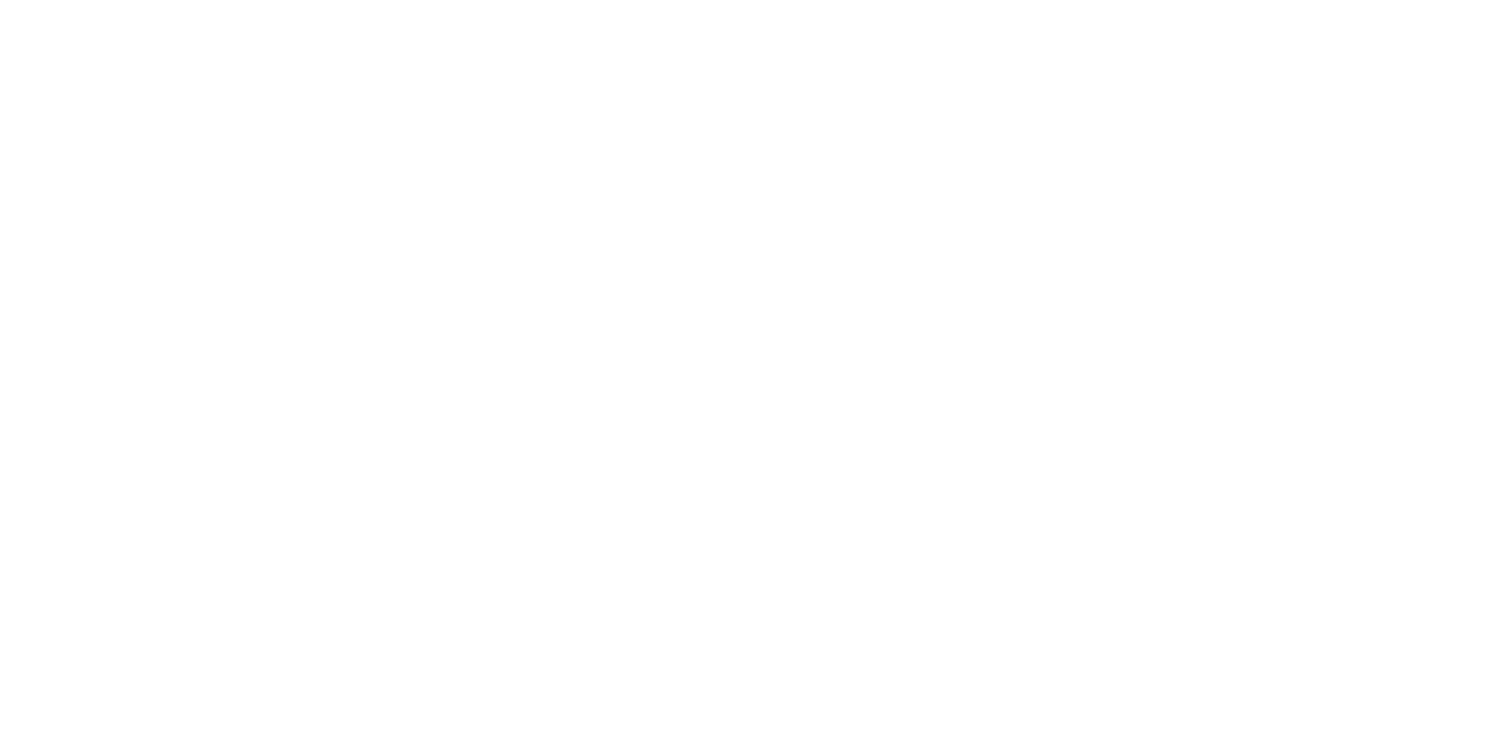The matrix is ready. It has record ed my actions, pushing some back into history as memories and bringing the more recent forward in crisp lines. To proof this print I perform more actions. I dampen the paper. I mix the ink. I clean the plate. I am ready. I push the mixed ink into the crevices throughout the sur face of the plate. Over and over again, I wipe the surface with a tarlatan rag. In stead of a few forceful wipes, repetitive subtle actions are more effective. The plate is ready to be proofed. I lay the dampened paper carefully on the surface of the plate. As it runs through the press, the paper is forced into the surface of the plate, taking not only the ink, but also the impressions of the surface of the plate. On the other side of the press, I peel off the paper, now a record of my actions.

I continue printing proofs of this state until my ink runs out. Each print is extremely similar, almost an edition. I performed the set of actions over and over again for each print. They are re cords of my ritual. Each one is the same: the same plate, the same state of the ma trix, the same ink, the same paper, the

same methods. But each is also differ ent. My body performed these repeti tive actions in succession, and although they are made with the same intention, they are different. My body did not wipe the plate in the exact same mo tions each time. The paper was a little less damp each time. I had a little less ink to work with each time. They are all the same, but they are all different.

As I continue this ritual, time pass es. My actions, though they persist and continue with the same intention, vary. I will record more changes on the plate, etch further, change the state of the ma trix. The image will retain its integrity, but I will repeat certain areas, enforce the pattern unit, the grid will contin ue to soften and fade into history. I will continue to print, to record the state of the matrix, but the ink will be a little different each time I mix it. The paper will stay the same, but the humidity in the air, as the seasons change, will affect it differently each time. My actions re main the same, but differ each time they are performed. Printmaking is a ritual.

### **INTAGLIO**

Printmaking is a ritual. It is a process that combines repeated actions over a long period of time. I begin with a copper plate. To create the matrix I draw into the surface a drypoint grid. The matrix physically records my actions by retaining these lines. They are embedded into the surface. In preparation for the etching process, I draw with an oil based marker with the grid as my guide. I begin with my single unit, repeating and varying as I draw. There are areas of repeti tion and areas of originality. They all come from that initial unit. With the pattern drawn on the plate, I place it into the corrosive bath of ferric chloride. Over a specific length of time, the bath eats away at the exposed areas of the plate. Anywhere that I did not record my action with the oil based marker begins to disintegrate over time. Time is making the decisions here, not my hand.

Upon removal from the bath, some of the prior actions fade away. The drypoint lines are less severe, but the more recent actions are crisp and clear, made so by the corrosive bath. I take action again. I respond again. I leave more marks on the plate with the oil-based marker. Although the plate has been removed from the corrosive bath and rinsed with water, the cop per still retains some of the ferric chloride. The memory of the corrosive allows only some of my mark making to hold. It does not adhere to the surface of the plate as definitively. I put the copper plate back in the bath. The earliest actions of the grid continue to dissolve, while the more recent actions seem to become more defined by the bath. The most recent marks made by the marker do not hold. The ferric chloride eats through them. My actions fight with time.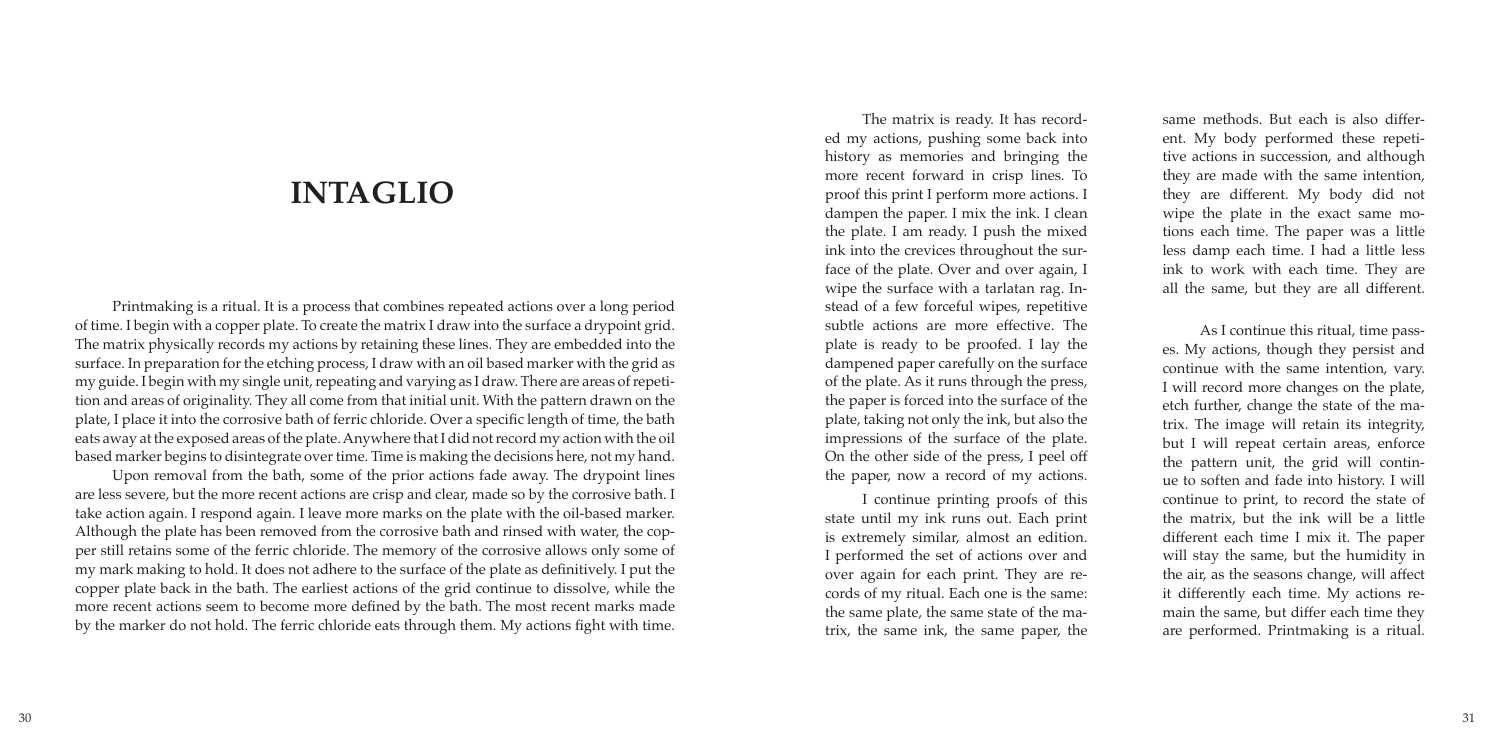# **SCREENPRINTING**

Printmaking is a ritual. It is a process that combines repeated actions over a long period of time. I begin with my drawing. Laying a transparency over the drawing, I draw again with an oil based pen. I draw the same lines, repeat those actions. They are not exact, but are still true. My pen dries out as I draw, leaving some areas more opaque than others. Sometimes the pen leaks, leaving a small pool of ink. Sometimes the pen slips, I cannot control it completely. Finishing the transparency, I hold it up to the light to see the marks I have made. The level of opacity varies throughout each line. It is not perfect.

Ready for my screen, I lay the hand drawn transparency on the glass bed of the exposure unit. The screen, prepared with the photo-sensitive emulsion, lies on top. I have to choose an exposure time, how long will I allow the light to shine through the drawn transparency, solidifying the emulsion stencil on the screen? Some drawn lines are more opaque than others. I choose to over expose.

> I let the light shine through for longer, forcing its way through the less opaque lines, showing the inconsistencies, showing the imperfections. I don't want to pretend that I'm perfect. I want to show the actions, the marks my hand made.

After the exposure, I wash out the screen. The areas that have been exposed to the light remain. Any area blocked by my pen's mark washes away. The stencil is made. With my screen ready, I prepare my station: the mixed inks, the paper, the squeegee. I lay a paper down on the table. With my screen on top, I spread some ink along the surface. I push the ink through the stencil with my squeegee. Lifting up the screen, I have made a print. I complete these actions again. I place my paper on the table, push the ink through with the squeegee, and lift the screen. I pull these prints again and again. Each one is the same: the same ink, the same image, the same screen, the same paper, the same methods. But each is also different. Although I performed these actions with the same intention, they are different. My body did not push the squeegee with the exact same pressure each time. The paper was in a slightly different place every time. They are all the same, but they are all different.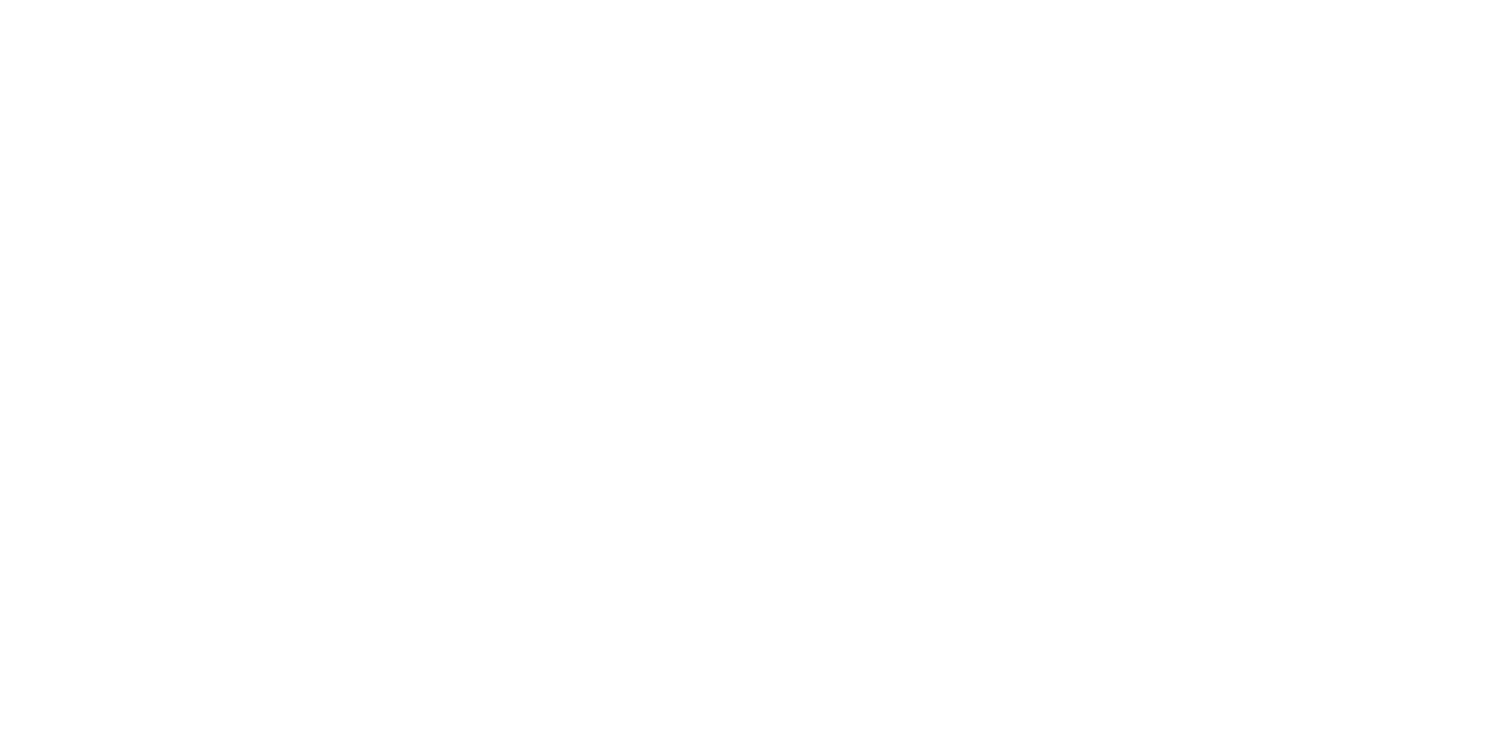# **ACTION** *NA'ASEH*

Being Jewish is about taking action and about practice, rather than about belief. "The sages tell us first *na'aseh*, first we're going to do, *v'nishma*, then we'll understand."

Whenever I have explained my Judaism, it has never been about my beliefs, it has always been about the traditions, about the actions. I remember in elementary school, I was the only Jew, and I would regularly be explaining it to my classmates.

*I'm Jewish. So you believe in God, right? Well, no, actually.*

*-----------------*

*But I go to synagogue, I make Shabbat every Friday, and we have all these other holidays...*

People didn't really seem to get it. Even in college, it was the same conversation over and over again. My Judaism is not only about my beliefs, but also about what I do. It is about the traditions we repeat weekly and yearly. It is about the food we make. It is about the objects we have in our home. It is about the stories we tell. It is about the actions we take. And it is about the meaning we make from these actions.

First *na'aseh*, then *v'nishma*. This is how so many of us learn, and is the way I have been exploring my Judaism. First I practiced the rituals. I performed the actions, repeating the Hebrew, saying the prayers. Then I began to understand and to question. As I spent more time with each action, I learned from them. As I began to learn the Hebrew and understand the prayers I was reciting, I questioned why I was saying these words. Do I believe in the words that I am saying? As I performed the ritualistic actions, over and over again through the years, I learned more about them. Why do we do it this way? They were once superficial actions that I did not consider, but now are actions that I question. The rituals I perform now have more meaning for me. The grid is continuing, but the patterns are changing. I may have started the patterns without meaning, but as I spend more and more time with them, they change. Some patterns persist, while I continue to form my own interpretations.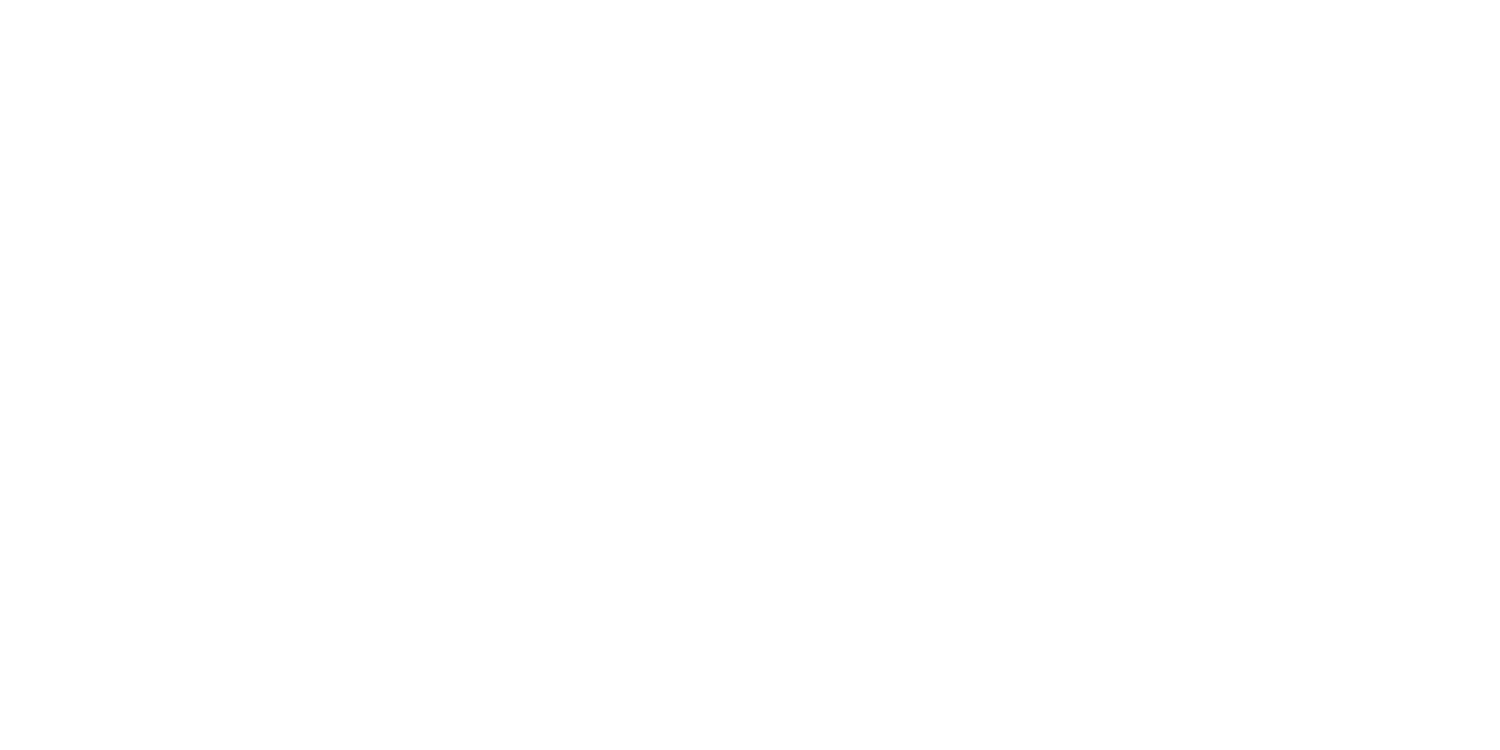*Mezuzah*, or מזוזה, literally means doorpost. But is also refers to the object and the parchment scroll inside.This parchment of text is tra ditionally written by a *sofer*, סופר, or Jewish scribe, who has studied and trained to transcribe various sacred texts. There are many laws and rituals involved in the writing of these texts, and the *mezuzah* is no exception. To be *kosher* it must be written with specific ink, with a specific pen, and on a specific parchment. Once all the rules are followed and the text is complete, it is rolled up and placed inside the *mezuzah*. It is hidden from view, only to be examined twice every seven years for any defects. The words are not meant to be read reg ularly, but to be embodied in the actions of the home's inhabitants.

*Hineini*. הנני Here I am. These words are spoken several times in the Torah. They are the answer to a call to action. Where are you? Here I am. הנני I am ready to act.

The *mezuzah* is also a sign of welcom ing. It tells whoever walks through that door that they are entering a Jewish home. It is a willingness to tell and to share. The *mezuzah* is an action.

# **DOORWAY** *MEZUZAH*

How had she never noticed this before? How have I never explained it to her? In my child hood home, there is a *mezuzah* on the front doorpost, on my bed room doorpost, and on several other doorposts throughout the apartment. Each one is complete ly different: different materials, different sizes, different colors, different styles. Inside they con tain the same intention: they have a rolled up scroll of parchment with Hebrew text from the Torah.

something new: the *mezuzah* on our doorpost. She had touched it, curious about what it was, and had accidentally caused it to fall off. We put it right back up, no prob lem, but I was shocked at how affected I was by the accident. A few months ago, I was staying in New York City at the home I grew up in, and had a childhood friend over. She had been over to that apartment count less times, but this time, she noticed

For me, the *mezuzah* is a marker of a Jewish home and holds so much meaning. To me, the *mezuzah* signifies not hiding. Just like lighting *Shabbat* and *Ha nukkah* candles in the window, where everyone can see, the *mezu zah* is a sign of pride. We are here.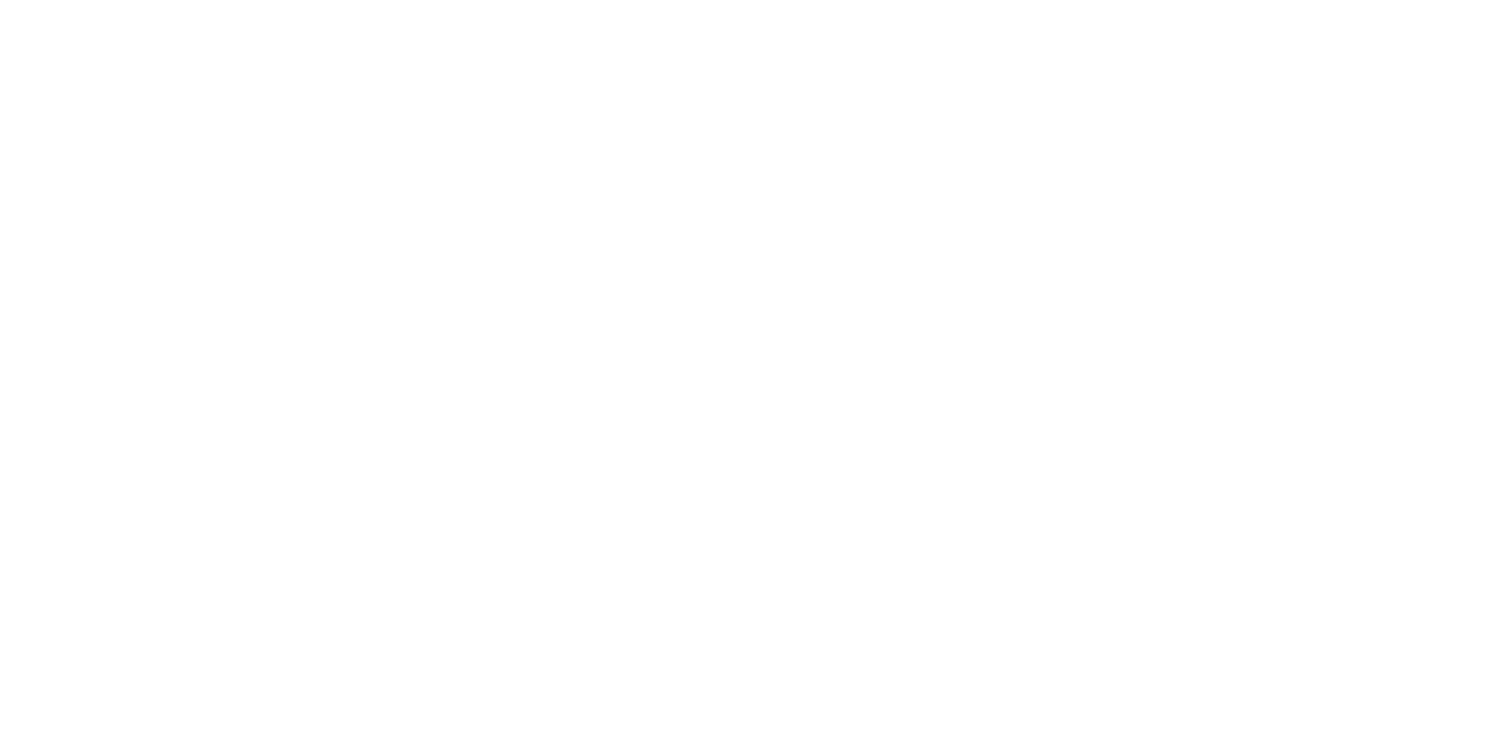# **PRACTICE**

Throughout the past few years, I have been questioning my practice. Why do I do the things I do? Why do I perform these rituals? Why do I make these choices? I have made an effort to consider my actions, to reflect with each step and with each process. I have explored my Jewish identity, and what it means to be an artist and printmaker.

Printmaking is a ritual. It is a discipline that has a basis, a grid, but also has endless variations. Printmakers enter into a communal tradition of processes that are taught and passed down from master to apprentice. It is a practice of conformity but also of divergence. We begin our learning by repeating the actions of our teachers, gradually evolving the process to fit into our own practices. Printmaking is a ritual that persists and evolves.

I first learned about Jewish papercuts about a year ago. There is a long history of Jews creating cut paper images for special occasions, and to be hung on walls for certain rituals. This process is not new, it is not original. It is one that has been continued for generations. It is done in a variety of styles, but the basics remain the same: a paper is cut to create an image. This process has persisted so long not only because of its beauty, but because of its accessibility. Anyone can make a papercut. It is not a process that only trained artists can appreciate, but that every person can understand. Cutting paper is an immediate action, one in which we perform and instantly see the results. It is both satisfying and understandable. It is accessible. My drawings and prints are my rituals. They are the way that I practice. I perform the actions over and over again, learning and making meaning from them. I do not hide my process. On the back of the paper, you can see the steps I've taken: the measurements I've made, the grid I've drawn, and the cuts I've made. I am not perfect. I make mistakes and those mistakes are a part of the process. The pattern is not perfect. While I practice these rituals, I keep the ends of my paper rolled up. The paper, the grid, and the actions are continuous, but I focus on the present. I allow the memories and learning I have to influence my choices, but each action stands alone, only coming together when the piece is unrolled, unveiling the unity of the

pattern.

Through doorways constructed with this process, I invite people to enter the space I have created. Often when we perform rituals, we forget the world we live in, with our actions creating an invisible architecture around us.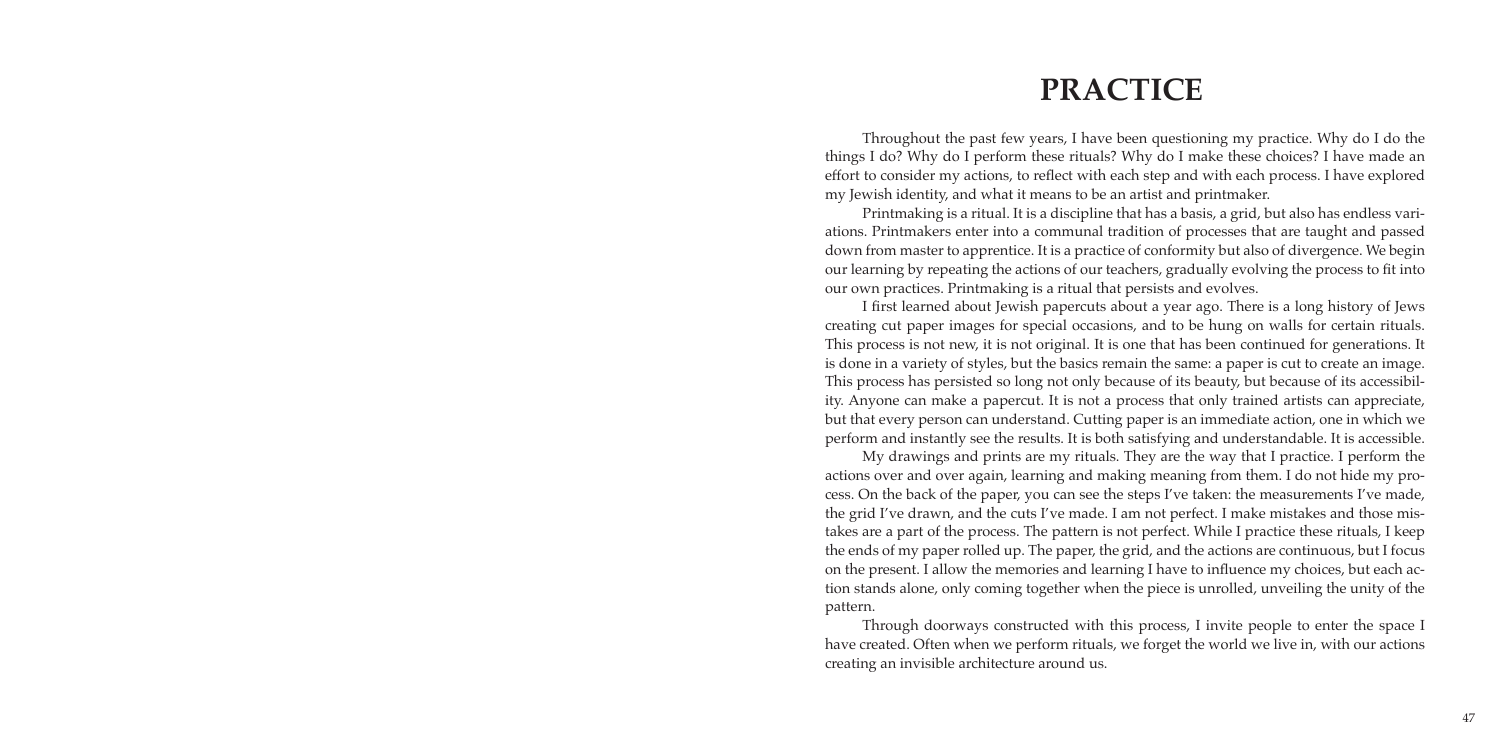# **BIBLIOGRAPHY**

Barnes, Susan. *The Rothko Chapel: an Act of Faith*. Houston, TX: Rothko Chapel, 1996.

Belasco, Daniel. *Reinventing Ritual: Contemporary Art and Design for Jewish Life.* New York: Jewish Museum, 2009.

Glimcher, Arne. *Agnes Martin: Paintings, Writings, Remembrances.* London: Phaidon, 2012.

Nelson, Louis P. *American Sanctuary : Understanding Sacred Spaces.* Bloomington: Indiana University Press, 2006.

Shadur, Joseph and Yehudit. *Traditional Jewish Papercuts: an Inner World of Art and Symbol*. Hanover, NH: University Press of New England, 2002.

Trilling, James. *The Language of Ornament*. London: Thames & Hud-

son, 2001.